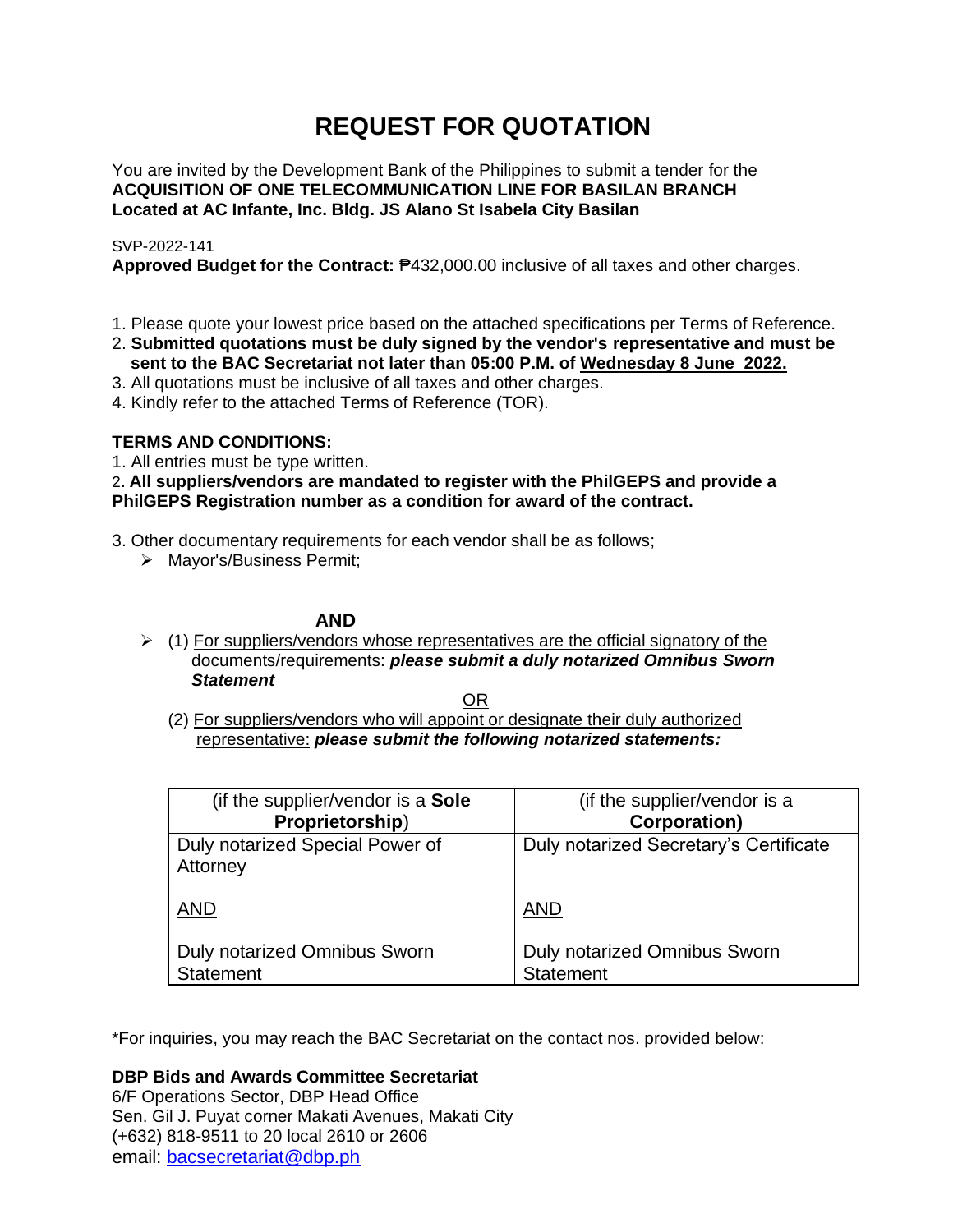## Annex A ACQUISITION OF NEW, ADDITIONAL AND/OR REPLACEMENT TELECOMMUNICATION LINE/CONNECTIVITY SERVICE FOR THE DEVELOPMENT BANK OF THE PHILIPPINES (DBP)-**BASILAN BRANCH ...**

## APPROVED BUDGET FOR THE CONTRACT: Php 432,000

#### **TECHNICAL SPECIFICATIONS**

#### A. BACKGROUND

The telecommunication connectivity service (line) is for the connection of DBP online systems, services and facilities in any of the following DBP remote sites:

A.1. Branch Office, including:

| A.1.a. Lending Center   |
|-------------------------|
| A.1.b. Cash Center      |
| A.1.c. Branch-Lite Unit |

A.2. Automated Teller Machine (ATM)

#### **B. OBJECTIVE**

To acquire stable, reliable and secure telecommunication connectivity/line service to link DBP remote sites to the Head Office from an authorized and qualified telecommunication service provider (Telco).

#### C. COVERAGE OF THE CONTRACT

The contract will be for a one (1) year period starting from date of acceptance of service with the option for automatic renewal.

#### D. MINIMUM SPECIFICATIONS

- D.1. Connectivity/Line Service Availability
	- > The minimum availability of service is 99.6%.
- D.2. Connectivity/Line Specifications

 $\triangledown$ D.2.a. Branch Office

| D.2.a.i.<br>Wired MPLS/VPN, Radio Last Mile with minimum of 10 Mbps<br>bandwidth                                                                                      |
|-----------------------------------------------------------------------------------------------------------------------------------------------------------------------|
| D.2.a.ii.<br>Inclusive<br>network equipment, such as router<br>and or<br>router/modem, must not be on End-of-Life/End-of-Support<br>status within the contract period |
| Router must support GRE/mGRE tunneling and IP Security (ex.<br>D.2.a.III.<br>dynamic VPN) and SNMP                                                                    |
| D.2.a.iv. DBP shall have the full access of the router                                                                                                                |
| D.2.a.v. Provide near real time and historical link monitoring                                                                                                        |
| ATM - Wired                                                                                                                                                           |
| D.2.b.i. VPN connection at least 128 Kbps via MPLS                                                                                                                    |
| D.2.b.ii. Inclusive network equipment, such as router<br>and or<br>router/modem, must not be on End-of-Life/End-of-Support<br>status within the contract period       |
| D.2.b.iii. Support GRE tunneling and SNMP                                                                                                                             |
| D.2.b.iv. Provide near real time and historical link monitoring                                                                                                       |
|                                                                                                                                                                       |

 $\int$ <sub>ige</sub> 1 of 4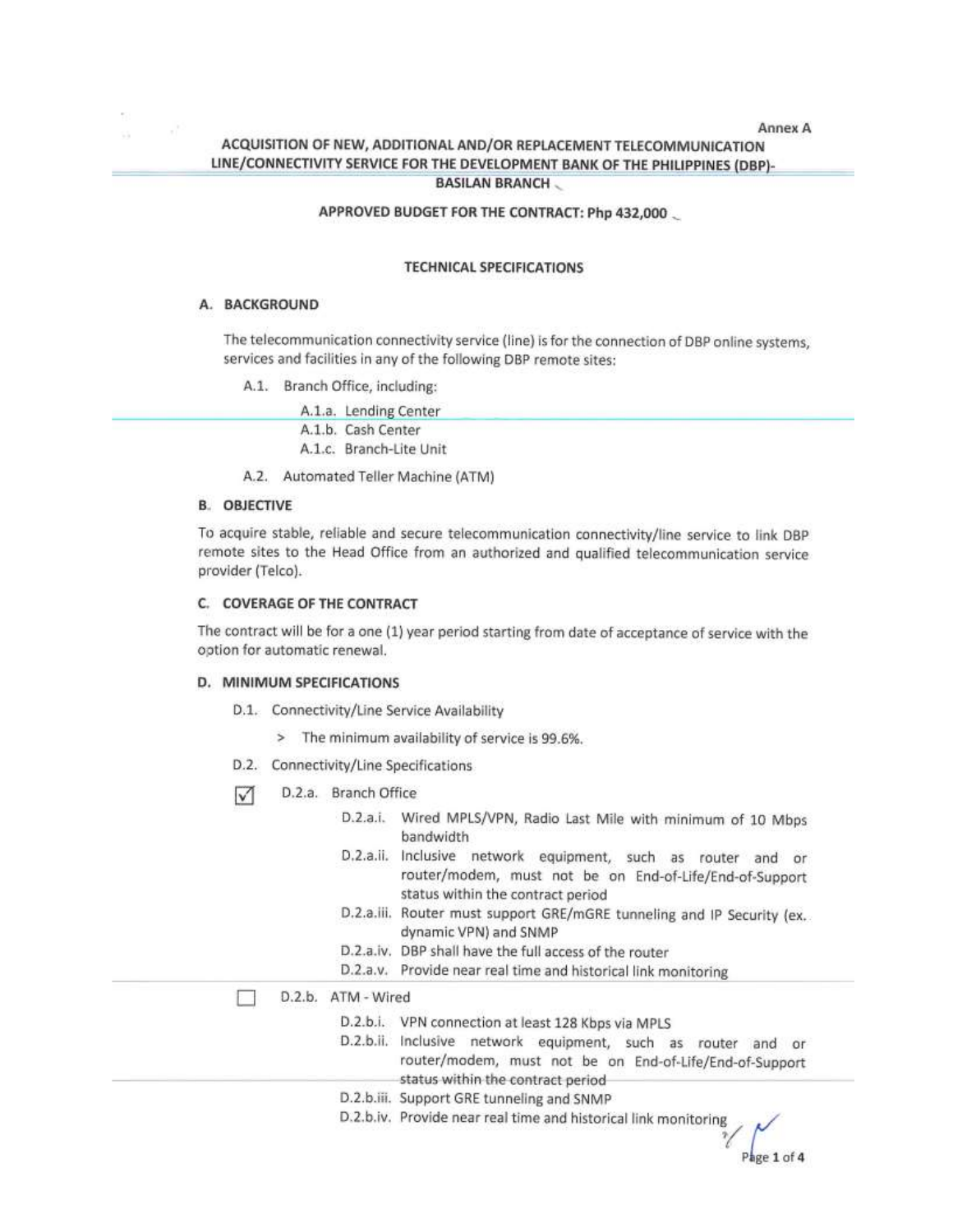$\mathcal{M}_{\gamma_{\mathcal{Q}}}$ COL.  $\mathbb{R}^{|\mathcal{S}|}$ 

ACQUISITION OF NEW, ADDITIONAL AND /OR REPLACEMENT OF TELECOMMUNICATION 900

LINE / COMMECTIVITY SERVICE FOR THE OEVELOPMENT RANK OF THE PHILIPPINES.

|        | A PRAIL MIRTAL BUSINE AIL LIST LIMING COURT PRINT.<br>D.2.c. ATM - Wireless                                                                                                                 |
|--------|---------------------------------------------------------------------------------------------------------------------------------------------------------------------------------------------|
|        | Provide data transmission function by public GPRS/ GSM network<br>D.2.c.1.<br>or higher                                                                                                     |
|        | D.2.a.vi. Inclusive network equipment, such as router and or<br>router/modem, must not be on End-of-Life/End-of-Support<br>status within the contract period                                |
|        | D.2.c.ii. Support GRE Tunneling and SNMP                                                                                                                                                    |
|        | D.2.c.iii. Provide GUI access for local and remote management                                                                                                                               |
|        | D.2.c.iv. Operate at -30~+75°C temperature                                                                                                                                                  |
|        | D.2.c.v. Has LED status indication                                                                                                                                                          |
|        | D.2.c.vi. Support RJ45 console port                                                                                                                                                         |
|        | D.2.c.vii. Include: 1 power cord, 2 antennas, 1 console cable, 1 set<br>documentation                                                                                                       |
|        | D.2.c.viii. Provide near real time and historical link monitoring.                                                                                                                          |
|        | D.2.c.ix. Meet the average latency requirement of not greater than 200ms<br>measured using the Ping utility or any similar mobile applications                                              |
|        | D.2.c.x. Meet signal requirement of not less than 2 bars measured using<br>mobile or similar devices capable of said measurement                                                            |
|        | D.2.c.xi. DBP shall have full access to the Modem/Router                                                                                                                                    |
|        | D.3. Support Services and Incident Management                                                                                                                                               |
|        | D.3.a. The Telco shall provide 24 x 7 onsite, telephone and email support. For every<br>service unavailability/downtime reported, the response time shall be within<br>thirty (30) minutes. |
|        | D.3.b. Upon the occurrence of service unavailability/downtime, the Telco shall:                                                                                                             |
|        | D.3.b.i. Conduct problem isolation/resolution and link restoration<br>activities                                                                                                            |
|        | D.3.b.ii. Notification via electronic mail (E-mail) and telephone within one<br>(1) hour of the occurrence                                                                                  |
|        | D.3.b.iii. Minimum of twice a day status report to DBP via E-Mail                                                                                                                           |
|        | D.3.b.iv. Estimated time of arrival (ETA) if onsite activities required                                                                                                                     |
|        | D.3.b.v. Estimated time of resolution (ETR)                                                                                                                                                 |
|        | D.3.b.vi. Root cause                                                                                                                                                                        |
|        | D.3.b.vii. Comply with DBP policies on security and confidentiality during<br>support services.                                                                                             |
| D.3.c. | The Telco shall submit an incident report stating the reason/s for the outage<br>and detailing the steps undertaken to resolve a particular problem upon<br>DBP's request.                  |

- D.4. Service Performance Review
	- > The Telco shall conduct a performance review session at least once every quarter of a year

## E. TELECOMMUNICATION CONNECTIVITY/LINE REQUIREMENT CLASSIFICATION

The primary objective of the following provisions is to have multiple Telcos per site, providing service redundancy, high availability and avoiding single point of failure.

E.1. New Telecommunication Line Requirement

E.1.a. Covered Sites

> New remotes sites

Page 2 of 4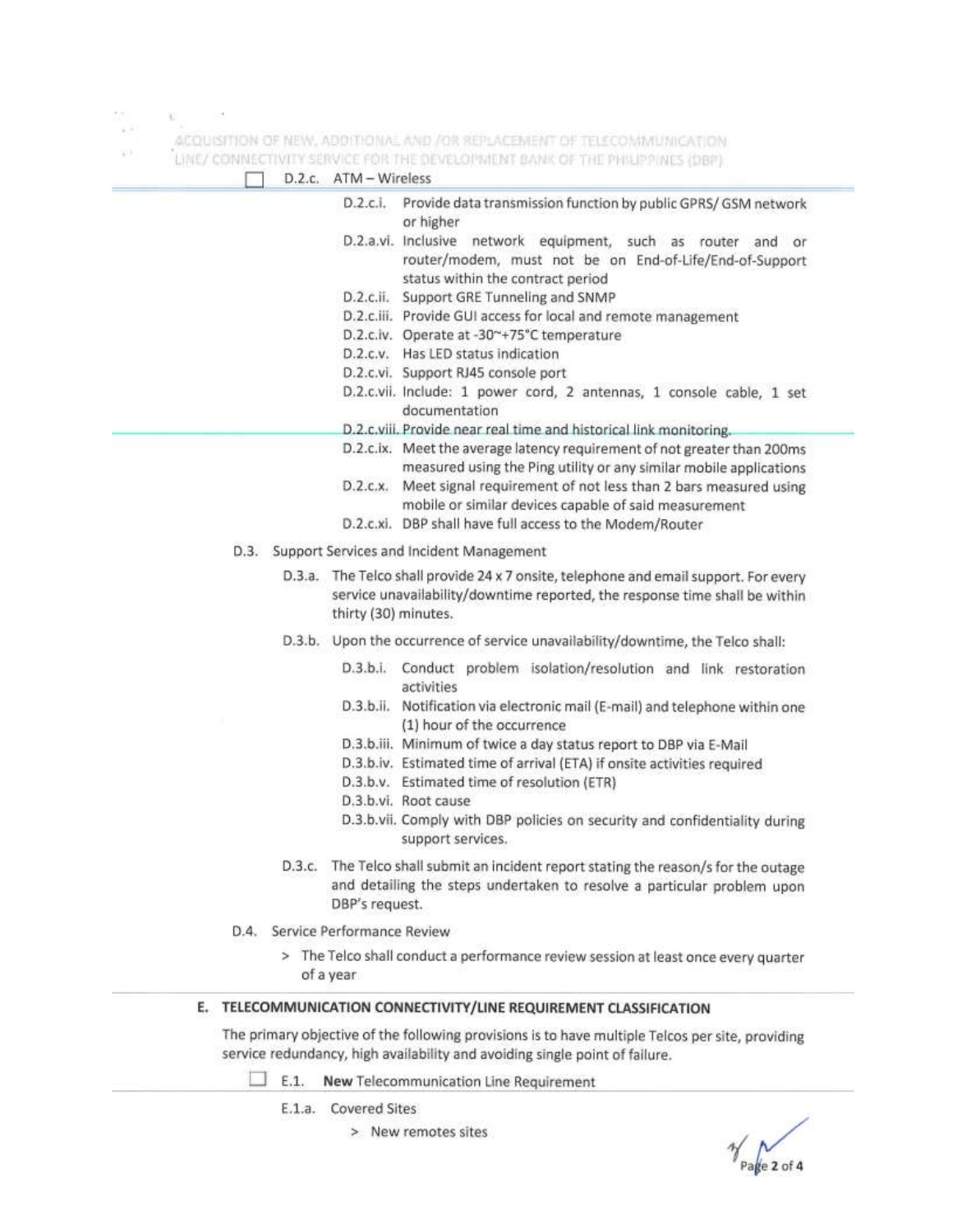$\frac{1}{2}$ 

 $\mathcal{O}(\mathcal{Q})$ 

ACQUISITION OF NEW, ADDITIONAL AND / OR REPLACEMENT OF TELECOMMUNICATION

| E.1.b.                          | LINE/ CONNECTIVITY SERVICE FOR THE DEVELOPMENT BANK OF THE PHILIPPINES (DBP)<br>Telco Selection Criteria                                                                                        |
|---------------------------------|-------------------------------------------------------------------------------------------------------------------------------------------------------------------------------------------------|
|                                 | > Telecommunication Line for Branch Office                                                                                                                                                      |
|                                 | Two (2) different Telcos (Telco A and Telco B) shall be<br>E.1.b.i.<br>selected<br>$E.1.b.$ ii.<br>Telco A is the lowest (winning) provider<br>E.1.b.iii. Telco B is the second lowest provider |
|                                 | > Telecommunication Line for Additional ATM Facility of a Branch Office                                                                                                                         |
|                                 | E.1.b.iv. The Telco must be different from the one which has the<br>majority or most of the telecommunication connectivity<br>services provided for the ATM/s of that Branch Office             |
|                                 | E.2. Additional Telecommunication Line Requirement                                                                                                                                              |
|                                 | E.2.a. Covered Sites                                                                                                                                                                            |
|                                 | > For existing sites with existing telecommunication line/s                                                                                                                                     |
|                                 | E.2.b. Telco Exception                                                                                                                                                                          |
|                                 | > The Telco/s of the existing line/s servicing the site shall not be invited<br>and will not be allowed to participate                                                                          |
| M                               | E.3. Replacement Telecommunication Line Requirement                                                                                                                                             |
| E.3.a.                          | <b>Covered Sites</b>                                                                                                                                                                            |
|                                 | > For existing sites with existing telecommunication line/s                                                                                                                                     |
|                                 | E.3.b. Telco Exception                                                                                                                                                                          |
|                                 | For Telco Redundancy Replacement<br>E.3.b.i.                                                                                                                                                    |
|                                 | > The Telco of the existing line/s servicing the site including<br>the one to be replaced shall not be invited and will not be<br>allowed to participate                                        |
|                                 | E.3.b.ii.<br>Replacement for the Purpose of Telecommunication Line<br>Capacity (Bandwidth) Upgrade                                                                                              |
|                                 | > The Telco of the other existing line/s servicing the site (i.e.,<br>other than the one to be replaced) shall not be invited and<br>will not be allowed to participate                         |
|                                 | E.3.b.iii. For Wireless to Wired Facility Replacement                                                                                                                                           |
|                                 | > The Telco of the other existing line/s servicing the site (i.e.,<br>other than the one to be replaced) shall not be invited and<br>will not be allowed to participate                         |
| DISCONTINUANCE OF SERVICE<br>F. |                                                                                                                                                                                                 |
|                                 | DBP can opt to discontinue the service within the contract period without pre-termination<br>fee/s, if the Telco provider fails to meet the required minimum availability of service,           |

specified in item D.1, for three (3) consecutive months (3-strike rule)

## G. PAYMENT

The payment shall be in a monthly basis every after the service acceptance.

 $\mathcal{U}$